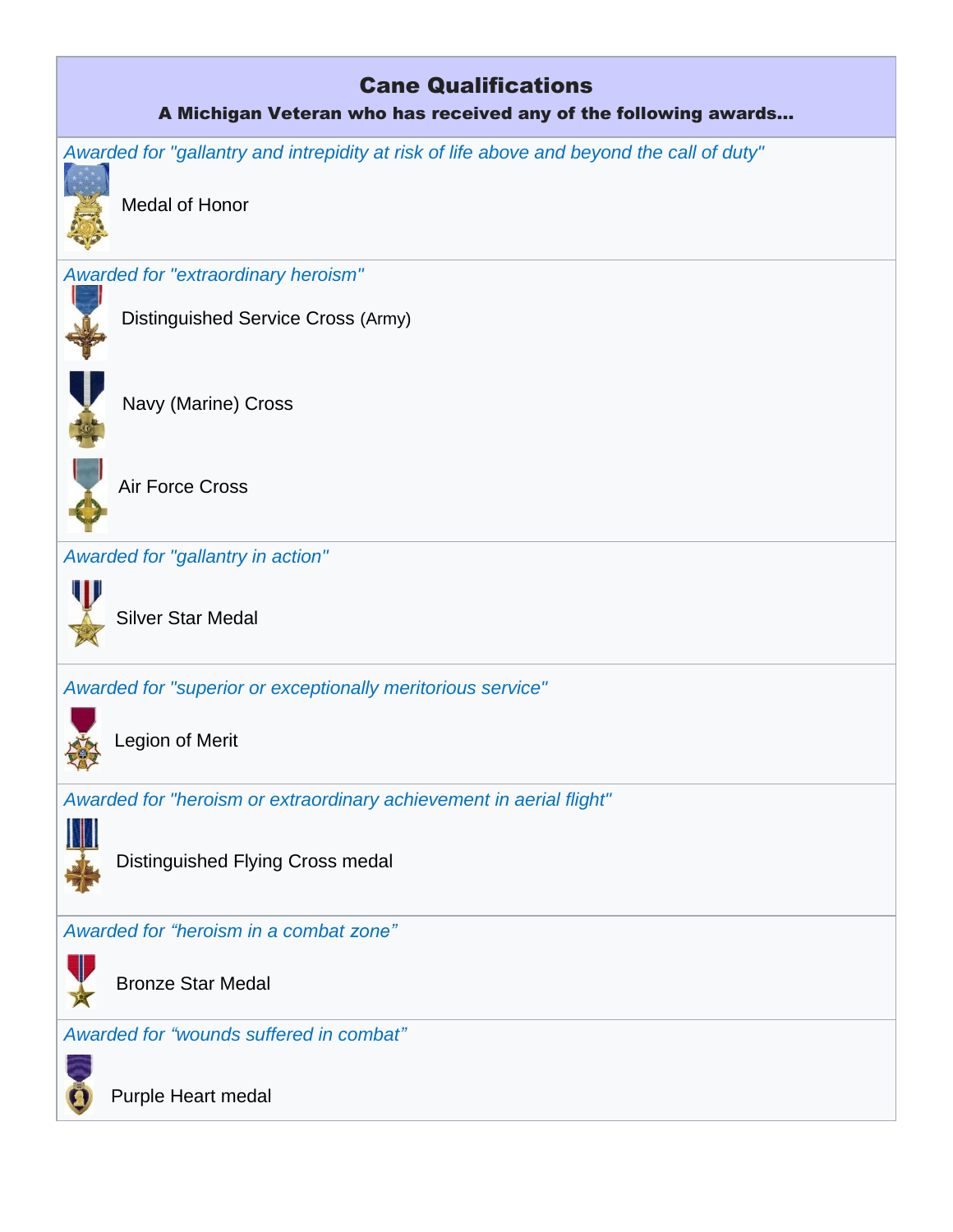| Awarded for "outstanding meritorious achievement or service to the United States" |  |
|-----------------------------------------------------------------------------------|--|
|                                                                                   |  |
| <b>III Defense Meritorious Service Medal</b>                                      |  |
| <b>Meritorious Service Medal</b>                                                  |  |
| Air Medal                                                                         |  |
| Awarded for "sustained acts of heroism or distinguished service"                  |  |
| Joint Service Commendation Medal                                                  |  |
| Army Commendation Medal                                                           |  |
| Navy and Marine Corps Commendation Medal                                          |  |
| Air Force Commendation Medal                                                      |  |
| <b>Coast Guard Commendation Medal</b>                                             |  |
| <b>Combat Action awards</b>                                                       |  |
| Navy Combat Action Ribbon                                                         |  |
| Air Force Combat Action Medal                                                     |  |
| <b>Coast Guard Combat Action Ribbon</b>                                           |  |
| Army Combat Infantryman Badge                                                     |  |
| Army Combat Action Badge (non-Infantry)                                           |  |
| Service Medals. Awarded for "duty performed during periods of armed conflict."    |  |
| Korea Defense Service Medal                                                       |  |
| Vietnam Service medal                                                             |  |
| <b>Armed Forces Service Medal</b>                                                 |  |
| Southwest Asia Service Medal                                                      |  |
| Sea Service Deployment ribbon                                                     |  |
| World War II Victory medal                                                        |  |
| <b>Korean Service Medal</b>                                                       |  |
| United Nations Service medal (Korea)                                              |  |